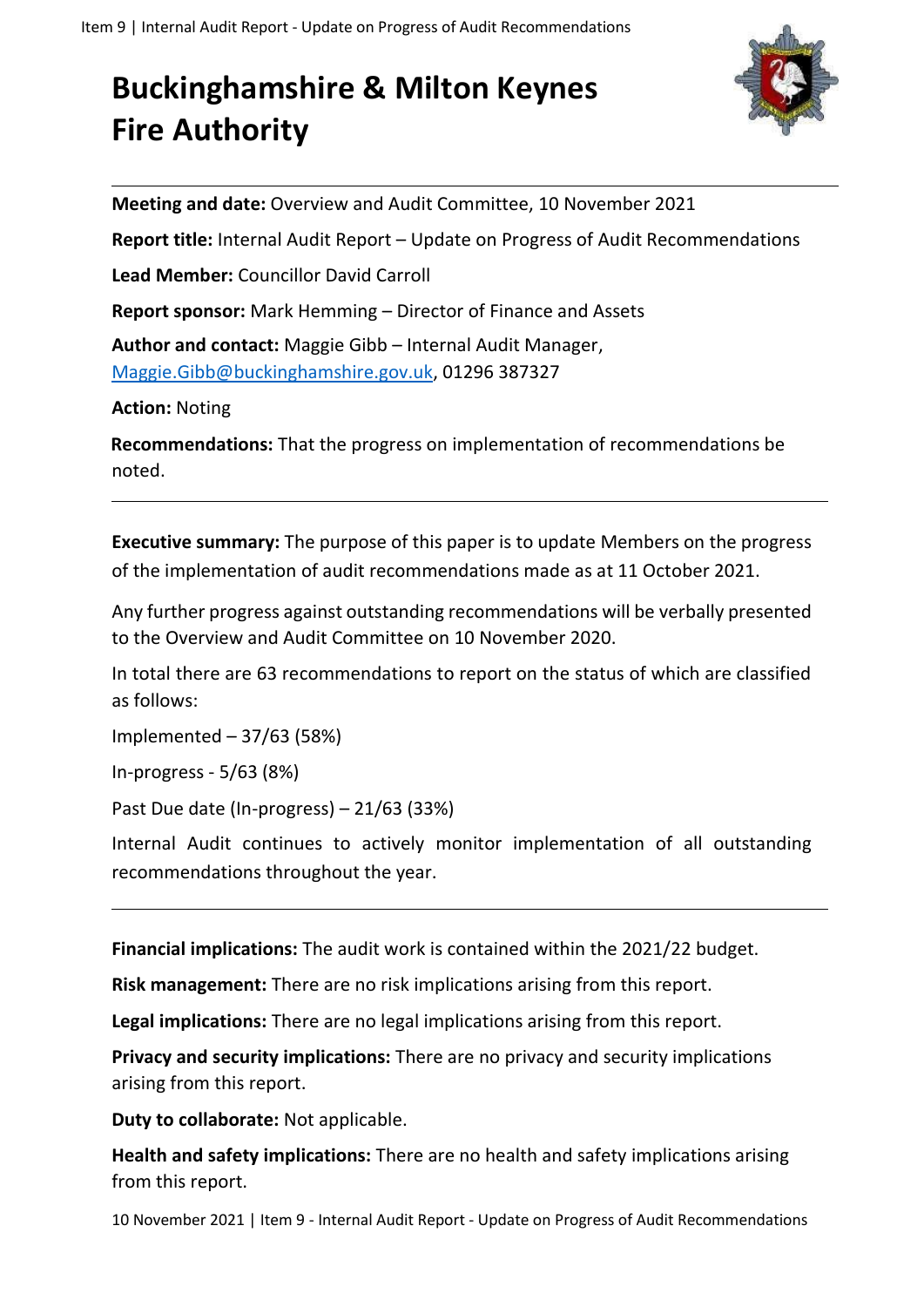**Environmental implications:** There are no environmental implications arising from this report.

**Equality, diversity, and inclusion implications:** There are no equality and diversity implications arising from this report.

**Consultation and communication:** Not applicable.

**Background papers:**

| <b>Appendix</b> | Title                                     | <b>Protective Marking</b> |
|-----------------|-------------------------------------------|---------------------------|
| A               | Status of Audit Recommendations - October | Not applicable            |
|                 | 2021                                      |                           |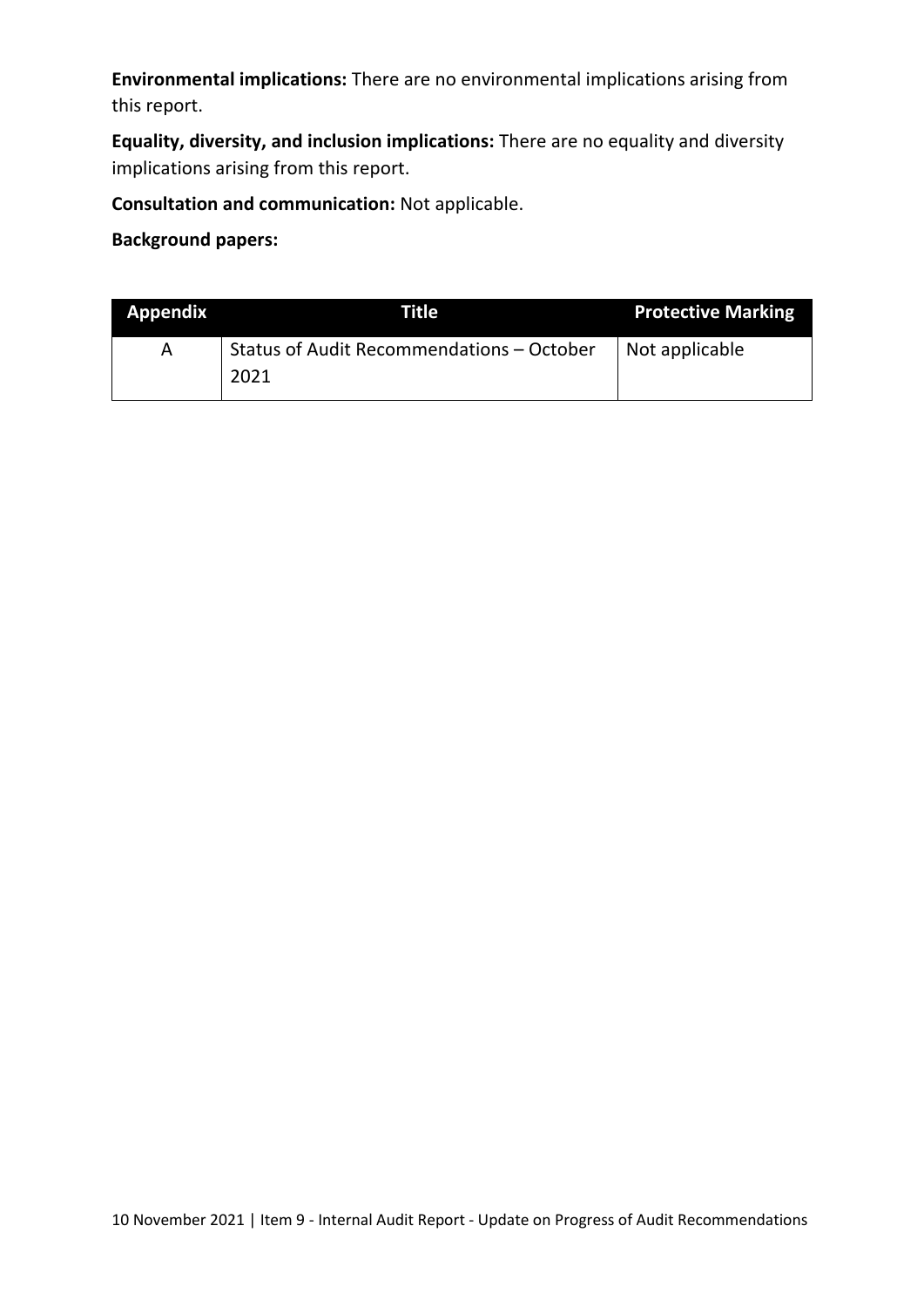## **Appendix A – Status of Audit Recommendations**

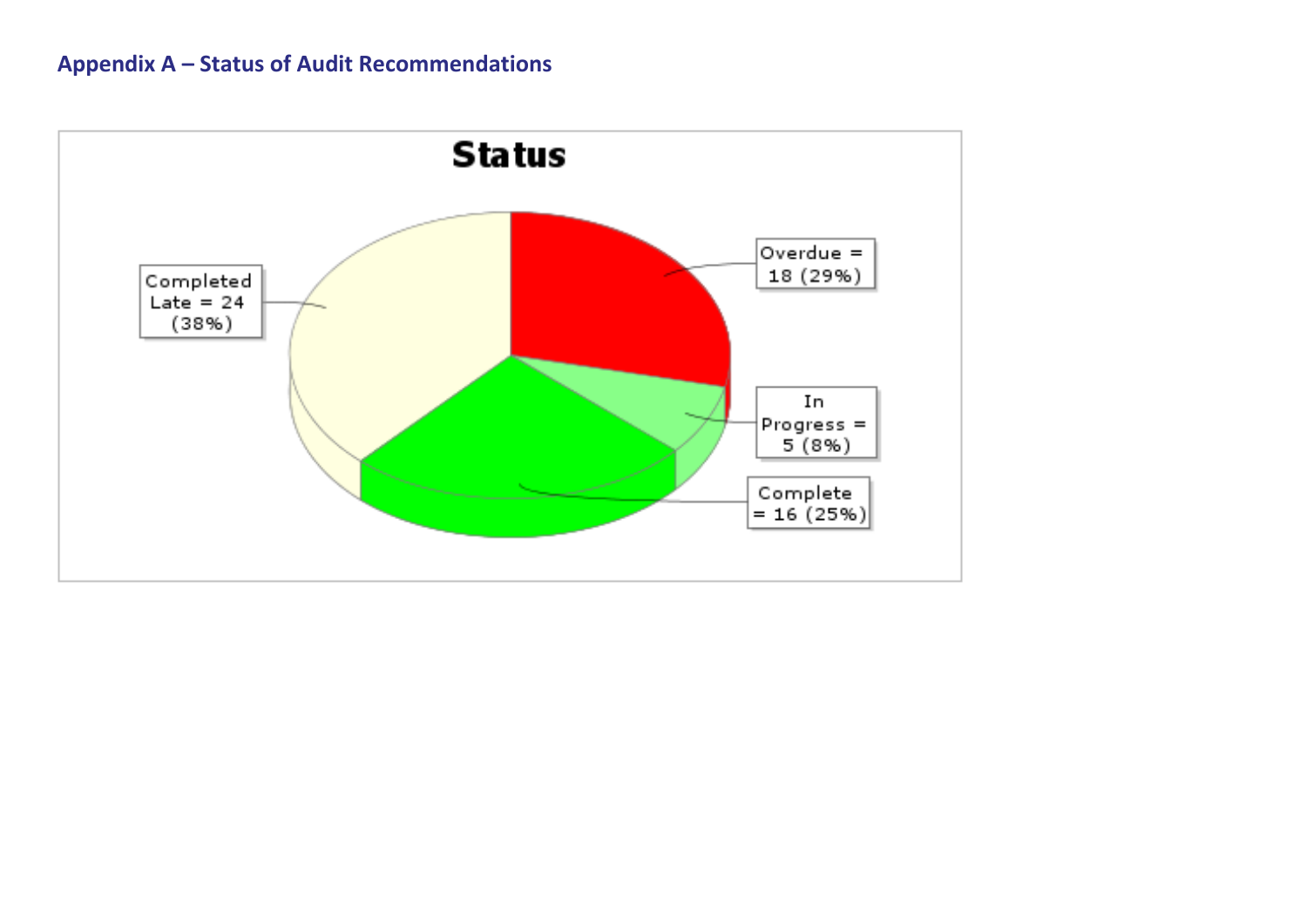## **BMKFA - Overdue Audit Actions**

| <b>Audit Title &amp;</b><br><b>Management</b><br><b>Action</b>                                                                                                | <b>Description</b>                                                                                                                                                                                                                                                                                                                                                                                                                                                                                                                                                                                                                                                                                                                                                                                                                                                                                                                                                                                                                                                                                                                                                                                                                                                                                                                                                                                                                                                                                                                                                                                                                | <b>Due</b><br><b>Date</b> | <b>Priority</b>                | <b>Action Owner</b>                                | <b>Action</b><br><b>Progress</b> | <b>Latest Note</b>                                                                                |
|---------------------------------------------------------------------------------------------------------------------------------------------------------------|-----------------------------------------------------------------------------------------------------------------------------------------------------------------------------------------------------------------------------------------------------------------------------------------------------------------------------------------------------------------------------------------------------------------------------------------------------------------------------------------------------------------------------------------------------------------------------------------------------------------------------------------------------------------------------------------------------------------------------------------------------------------------------------------------------------------------------------------------------------------------------------------------------------------------------------------------------------------------------------------------------------------------------------------------------------------------------------------------------------------------------------------------------------------------------------------------------------------------------------------------------------------------------------------------------------------------------------------------------------------------------------------------------------------------------------------------------------------------------------------------------------------------------------------------------------------------------------------------------------------------------------|---------------------------|--------------------------------|----------------------------------------------------|----------------------------------|---------------------------------------------------------------------------------------------------|
| <b>BMKFA 1819</b><br>1948 Stores (2)<br><b>Asset Review</b>                                                                                                   | Finding: Staff are required to undertake regular asset checks. The frequency of these inventory checks are dependent on the type<br>of items, with this being determined by the PIT Number each asset is assigned. When the staff check the assets, a device would<br>be used to scan the tag label of each asset to show that the asset has been located and checked. Once the staff have scanned the<br>item, evidence of this scan is registered automatically on Red Kite. During these inventory checks the staff will declare if they<br>have found the asset and if it is inadequate or faulty.<br>A sample of ten items was selected randomly from the Red Kite system. These were tested to see if the items had been checked<br>in accordance with the frequency required. In two cases the location of the items was not found and the item had not been<br>checked as a result.<br>Risk: Where assets are not checked on a regular basis, there is a risk that faulty or inadequate items are being held and used by<br>staff members.<br>Action: Inventory checks should be reviewed by the Asset Management Systems Officer. Where the inventory checks have not<br>been undertaken on a consistent basis, this will be followed up with staff.                                                                                                                                                                                                                                                                                                                                                                     | 31-Dec-<br>2019           | <b>High</b><br><b>Priority</b> | Asset<br>Management<br>and<br>Equipment<br>Manager | 60%                              | To be followed up in Q3<br>as part of the Asset<br><b>Management Process</b><br>Review.           |
| <b>BMKFA 2021</b><br>2110 Asset<br>Management<br>System (1)<br>System<br><b>Transactions</b><br>and Records-<br>Leaver access<br>not removed                  | Finding: When an employee leaves the Fire Authority's employment, the Asset Management team is notified by way of a Leaver<br>email sent out by HR. The employee's access permissions to all BMKFA systems, including Redkite, should be removed as part of<br>this process.<br>A sample of five former employees who left between April and November 2020 was examined. Of these five leavers:<br>• Four were listed as current users in RedKite, with all four having Requisition access.<br>• Four leavers were listed on a Redkite system report of users with 'Equipment change location access', meaning they have access<br>to move an asset's location on Redkite.<br>Redkite is not anchored to the Fire Authority's IP address. This means it can be accessed from a personal computer and accessed<br>by leavers listed as active users who no longer have physical access to the Fire Authority's buildings and computers.<br>Discussion with the Asset Management Team and review of Leaver emails also found that removing leavers from the Redkite<br>system is not included on the Leaver checklist listed within the email<br>Risk: If a leaver's access permissions are not removed promptly, there is a risk of unauthorised access to the system, leading to<br>data breaches, manipulating system data and increasing the risk of theft of assets.<br>Actions: Changes will be made to Leaver notification information to include removal of Red Kite access.<br>An exercise will be undertaken to assess whether there was any activity for users identified as not having been removed after<br>they left. | $30$ -Jun-<br>2021        | High<br><b>Priority</b>        | Station<br>Commander<br>Research &<br>Development  | 90%                              | Evidence to be requested<br>in Q3 as part of the Asset<br>Management process<br>mapping exercise. |
| <b>BMKFA 2021</b><br>2110 Asset<br>Management<br>System (3)<br>Asset<br>Management<br>Planning,<br>Policies and<br>Procedures-<br>Processes not<br>documented | Finding: Up to date asset management procedures should be in place. The procedures should be compliant with Financial<br>Regulations and Financial Instructions and help deliver the asset management plan.<br>Many processes were found not to be documented. This included tasks carried out by the Asset Management and Equipment<br>Manager, Asset Management Technician and in the Stores/Mezzanine area that feed into RedKite.<br>It was apparent that there was little awareness between team members and by the Station Commander Research &<br>Development, of what other team members do. Especially of the tasks carried out in the Mezzanine, which are mostly manual<br>and completed outside of Redkite.<br>The team would benefit from mapping the process end to end to better understand their processes and where improvements<br>can be made and help build resilience.<br>Risk: If processes are not sufficiently documented there is a risk that staff are unaware of their roles and responsibilities. This<br>could lead to inefficient and inconsistent use of the Asset Management System and reducing the reliability of the data it holds.<br>Action: We have ensured that all staff have access to the relevant user manuals.<br>We will review the roles and responsibilities of the Asset Team and ensure that Manager, deputy and SC R&D are aware of work<br>practices and procedures of the whole team. Create a series of flowcharts showing workflow that could be picked up by "new"                                                                                                         | 30-Sep-<br>2021           | <b>High</b><br><b>Priority</b> | Asset<br>Management<br>and<br>Equipment<br>Manager | )%                               | To be followed up in Q3<br>as part of the Asset<br><b>Management Process</b><br>Review.           |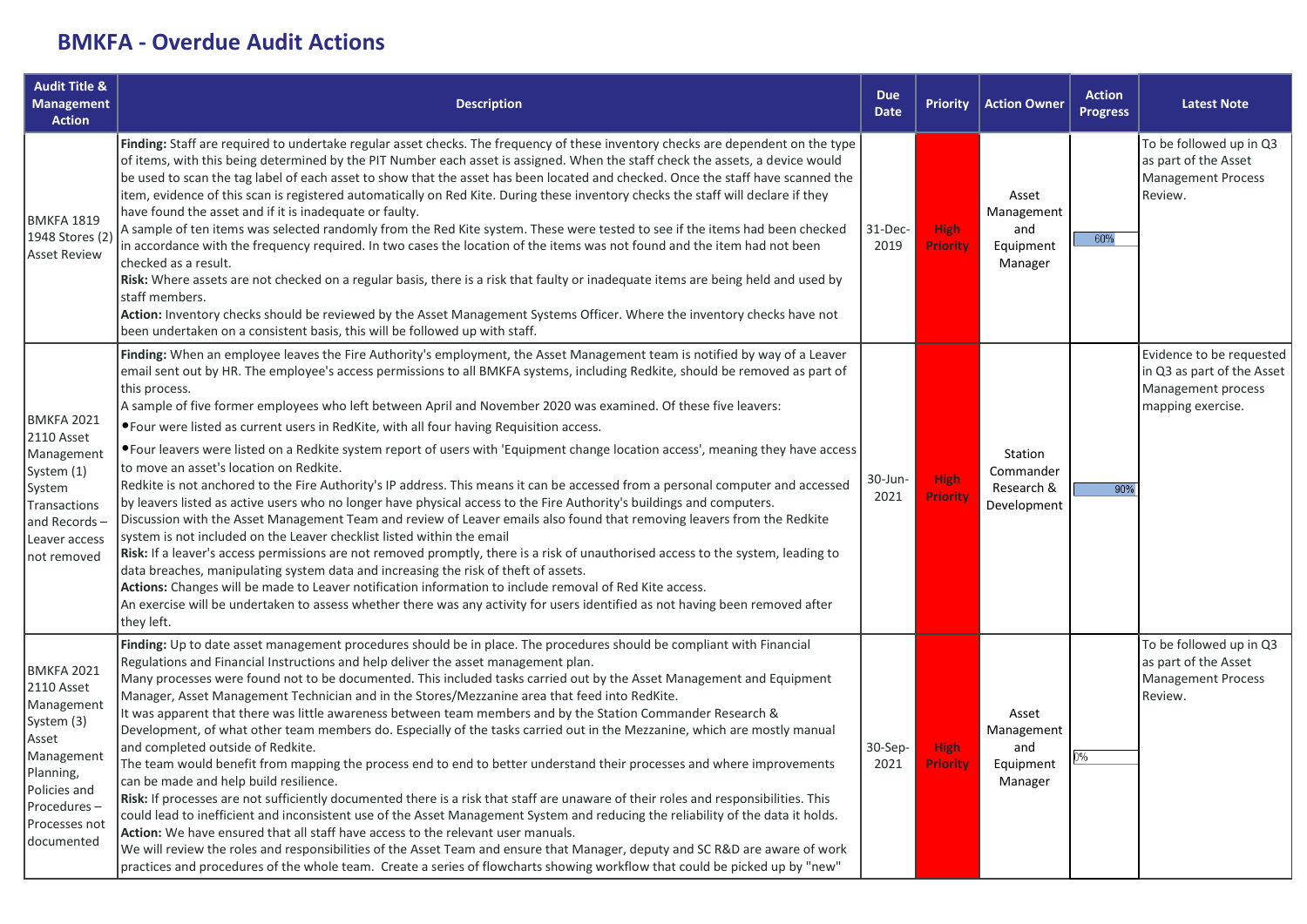| <b>Audit Title &amp;</b><br><b>Management</b><br><b>Action</b>                                                                    | <b>Description</b>                                                                                                                                                                                                                                                                                                                                                                                                                                                                                                                                                                                                                                                                                                                                                                                                                                                                                                                                                                                                                                                                                                                                                                                                                                                                                                                                                                                                                                                                                                                                                                                                                                                                                                                                                                                                                                                                                                                                                                                                                                                                                                                                                                                                                                                                                                                                                                                                                                        | <b>Due</b><br><b>Date</b> | <b>Priority</b>                | <b>Action Owner</b>                               | <b>Action</b><br><b>Progress</b> | <b>Latest Note</b>                                                                         |
|-----------------------------------------------------------------------------------------------------------------------------------|-----------------------------------------------------------------------------------------------------------------------------------------------------------------------------------------------------------------------------------------------------------------------------------------------------------------------------------------------------------------------------------------------------------------------------------------------------------------------------------------------------------------------------------------------------------------------------------------------------------------------------------------------------------------------------------------------------------------------------------------------------------------------------------------------------------------------------------------------------------------------------------------------------------------------------------------------------------------------------------------------------------------------------------------------------------------------------------------------------------------------------------------------------------------------------------------------------------------------------------------------------------------------------------------------------------------------------------------------------------------------------------------------------------------------------------------------------------------------------------------------------------------------------------------------------------------------------------------------------------------------------------------------------------------------------------------------------------------------------------------------------------------------------------------------------------------------------------------------------------------------------------------------------------------------------------------------------------------------------------------------------------------------------------------------------------------------------------------------------------------------------------------------------------------------------------------------------------------------------------------------------------------------------------------------------------------------------------------------------------------------------------------------------------------------------------------------------------|---------------------------|--------------------------------|---------------------------------------------------|----------------------------------|--------------------------------------------------------------------------------------------|
|                                                                                                                                   | staff in the event of staff leaving/prolonged sickness or secondment out of current position.<br>This will be supported by the end-to-end process mapping within the Internal Audit Plan for 2021-22.                                                                                                                                                                                                                                                                                                                                                                                                                                                                                                                                                                                                                                                                                                                                                                                                                                                                                                                                                                                                                                                                                                                                                                                                                                                                                                                                                                                                                                                                                                                                                                                                                                                                                                                                                                                                                                                                                                                                                                                                                                                                                                                                                                                                                                                     |                           |                                |                                                   |                                  |                                                                                            |
| BMKFA 2021<br><b>2110 Asset</b><br>Management<br>System (4)<br>Recording of<br>$Assets -$<br>Inaccurate<br>record of tests<br>due | Finding: Fire crews, workshop staff, and contractors must undertake regular stock checks and tests of equipment at fire stations<br>and on appliances (vehicles). Due tests are listed on handheld devices used to scan asset barcodes and record test completion<br>and results on Redkite. Users and management can also view a list of tests due on a computer.<br>During a visit to Beaconsfield Fire Station, it was noted that there was a discrepancy between the number of tests due as seen on<br>the report generated by the Station Commander and those listed for crew users. For example, 87 due tests were listed for the<br>Station Commander for appliance 51P1, but only three listed on the same report viewed by a crew user account.<br>Further discussion with the Station Commander and Asset and Equipment Manager established that the due tests identified are<br>not carried out by fire crews, but by outside contractors and workshops staff and are therefore not visible to operational crews.<br>This indicates that contractor and workshop tests are not always recorded on Redkite.<br>Risk: If an accurate list of tests due to be undertaken cannot be viewed by management on Redkite, there is a risk that due tests<br>are not completed, increasing the risk that equipment is obsolete or unsafe.<br>Action: Review of the testing frequency of equipment listed on Red Kite.<br>Ensure workshops staff are testing, recording, and accessing the required testing information.<br>Set a regular review of outstanding tests for all equipment and who would carry out the test and who would have access to view<br>these records. This will be supported by the end-to-end process mapping within the Internal Audit Plan for 2021-22.                                                                                                                                                                                                                                                                                                                                                                                                                                                                                                                                                                                                                                                                         | $30-Sep-$<br>2021         | <b>High</b><br><b>Priority</b> | Station<br>Commander<br>Research &<br>Development | 0%                               | To be followed up in Q3<br>as part of the Asset<br>Management process<br>mapping exercise. |
| BMKFA 2021<br>2110 Asset<br>Management<br>System (5)<br>Recording of<br>$Assets -$<br>Overdue tests                               | Finding: Fire crews must undertake regular stock checks and tests of equipment at fire stations and on appliances (vehicles). The<br>frequency of these tests and inventory checks depends on the individual asset's testing schedule, usually dictated by the PIT<br>number assigned to the asset. Results of tests and inventory checks should be recorded on Redkite by crews using either a<br>handheld scanner or computer.<br>Review of the report of tests due at Beaconsfield Fire Station run from Redkite found that 286 of the 288 tests listed had passed<br>the due date as of 12 November, with one due date listed as being 13 February 2014 and 118 listed as having due dates of 2019<br>or earlier.<br>A similarly high number of overdue tests were noted for Aylesbury Fire Station as of 3 November 2020. All 179 tests were<br>overdue when viewed against the listed due date. Through discussion with the Station Commander, we were unable to establish<br>whether these tests had been carried out or whether this was a system issue or data quality issue.<br>A sample of 20 assets listed on Redkite was examined to confirm whether equipment tests and inventory checks were carried out<br>promptly and accurately recorded on Redkite. The period covered was from November 2019 to November 2020. Of the 20 assets<br>tested:<br>In 11 cases, assets were not tested in line with the frequency required by tests loaded onto Redkite.<br>• In four cases, the most recent test was not carried out within a timely manner of the previous test.<br>In one case, no inventory checks or tests had been carried out since March 2018. In two other cases, an inventory was carried<br>out promptly. However, no tests were carried out on the equipment since 2018 or earlier. In one of these cases, the most recent<br>test was listed as being carried out in October 2014.<br>• One asset was not found during an inventory check.<br>Risk: If tests are not carried out periodically and promptly in line with the testing schedule loaded into Redkite for the asset, there<br>is a risk that defective or missing equipment is not detected, increasing the risk that equipment is obsolete or unsafe or that stock<br>levels are not sufficient.<br>Action: Review of testing frequencies and recording of all equipment on Red Kite.<br>Additional training for the operational crew in the recording of tests. | $30$ -Jul-<br>2021        | <b>High</b><br><b>Priority</b> | Station<br>Commander<br>Research &<br>Development | 5%                               | To be followed up in Q3<br>as part of the Asset<br>Management process<br>mapping exercise. |
| BMKFA 2021<br><b>2110 Asset</b><br>Management<br>System (6)                                                                       | Finding: Stock records should enable identification of assets owned and determine those in use or not in use. The location of the<br>asset should also be recorded accurately on the asset management system.<br>A sample of 25 items was selected from the report of current assets generated from Redkite to check whether the assets could<br>be found in the Stores and Workshops area. Of the 25 assets:                                                                                                                                                                                                                                                                                                                                                                                                                                                                                                                                                                                                                                                                                                                                                                                                                                                                                                                                                                                                                                                                                                                                                                                                                                                                                                                                                                                                                                                                                                                                                                                                                                                                                                                                                                                                                                                                                                                                                                                                                                             | 31-Aug-<br>2021           | <b>High</b><br><b>Priority</b> | Asset<br>Management<br>Technician                 | 0%                               | To be followed up in Q3<br>as part of the Asset<br>Management process<br>mapping exercise. |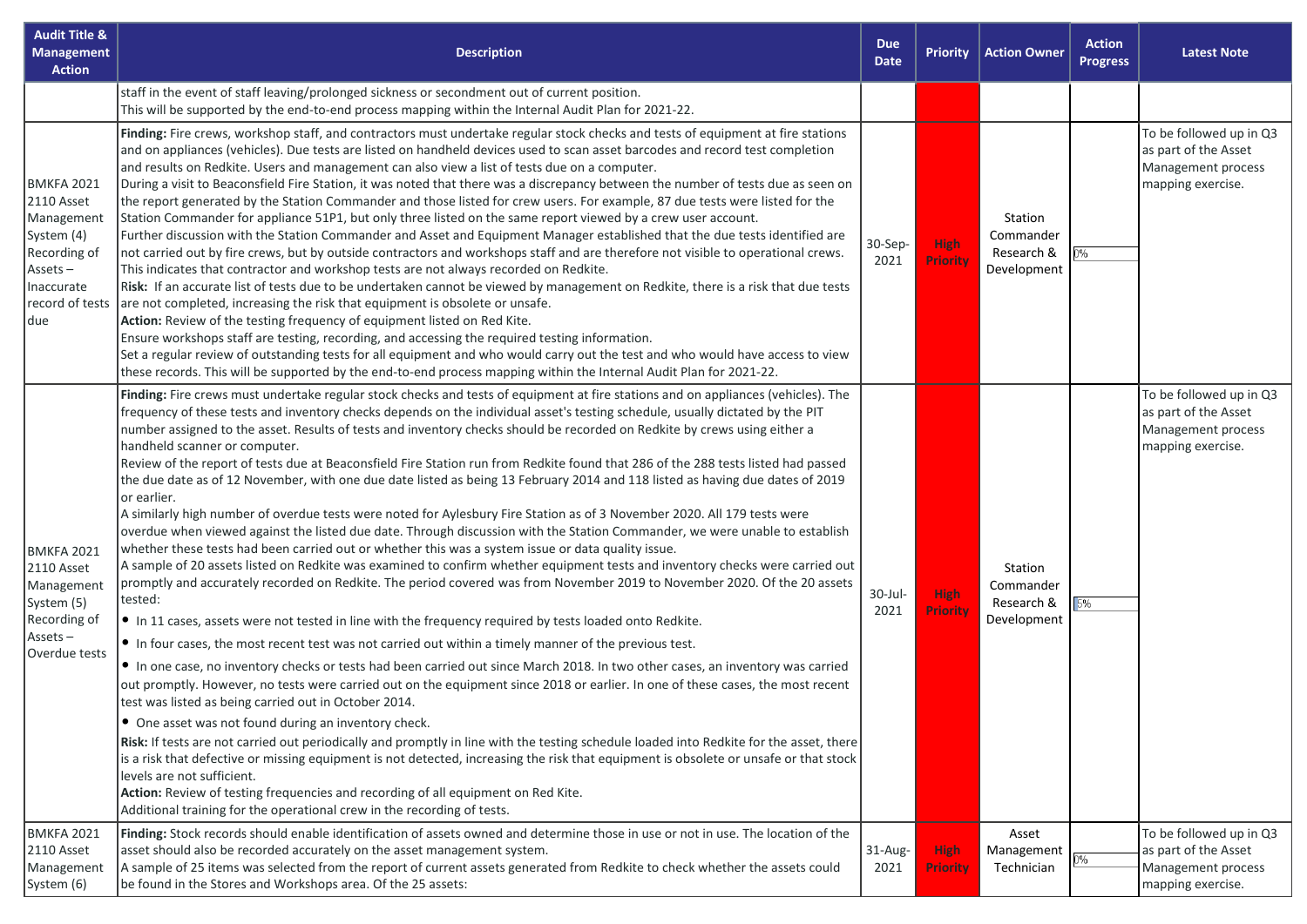| <b>Audit Title &amp;</b><br><b>Management</b><br><b>Action</b>                       | <b>Description</b>                                                                                                                                                                                                                                                                                                                                                                                                                                                                                                                                                                                                                                                                                                                                                                                                                                                                                                                                                                                                                                                                                                                                                                                                                                                                                                                                                                                                                                                                                                                                                                                                                                                                                                                                                                                                                                                                                                                                                                                                                                                                                                                                                                                                                                                                                                                                                                                                                                                                                                                                                                                                                                                                             | <b>Due</b><br><b>Date</b> | <b>Priority</b>                  | <b>Action Owner</b>                            | <b>Action</b><br><b>Progress</b> | <b>Latest Note</b>                                                                                                                         |
|--------------------------------------------------------------------------------------|------------------------------------------------------------------------------------------------------------------------------------------------------------------------------------------------------------------------------------------------------------------------------------------------------------------------------------------------------------------------------------------------------------------------------------------------------------------------------------------------------------------------------------------------------------------------------------------------------------------------------------------------------------------------------------------------------------------------------------------------------------------------------------------------------------------------------------------------------------------------------------------------------------------------------------------------------------------------------------------------------------------------------------------------------------------------------------------------------------------------------------------------------------------------------------------------------------------------------------------------------------------------------------------------------------------------------------------------------------------------------------------------------------------------------------------------------------------------------------------------------------------------------------------------------------------------------------------------------------------------------------------------------------------------------------------------------------------------------------------------------------------------------------------------------------------------------------------------------------------------------------------------------------------------------------------------------------------------------------------------------------------------------------------------------------------------------------------------------------------------------------------------------------------------------------------------------------------------------------------------------------------------------------------------------------------------------------------------------------------------------------------------------------------------------------------------------------------------------------------------------------------------------------------------------------------------------------------------------------------------------------------------------------------------------------------------|---------------------------|----------------------------------|------------------------------------------------|----------------------------------|--------------------------------------------------------------------------------------------------------------------------------------------|
| Recording of<br>$Assets -$<br>Inaccurate<br>records of<br>stock                      | • Sixteen assets could not be found. In one of these 16 cases, the asset had a system-assigned equipment number but no<br>barcode number or serial number, which are the numbers used by the Authority to identify assets uniquely. If the asset was<br>present in Stores, there would be no unique identifier in Redkite to identify the asset. Values were listed for six of the 16 items<br>that were not located. The highest of these was £345. The total value of items not found for which the value was listed was<br>£687.69.<br>A further sample of 25 items was selected at random from the Stores area to check whether the assets could be identified on the<br>Asset Management System. Of the 25 assets selected:<br>• Seven did not have a label or tag with the barcode number. Of the seven that were not marked or labelled, three had a serial<br>number. However, the serial number could not be found in Redkite.<br>In the 18 cases where the asset had a barcode label, nine assets could not be identified on Redkite.<br>In the nine cases where the asset was identified on Redkite, one asset was found in Stores. However, it was listed on the<br>system as being in Stokenchurch.<br>Further testing was carried at Beaconsfield Fire Station. A sample of ten assets was selected from the report of current assets<br>listed on Redkite. Of the ten assets selected:<br>. Two assets were not found at the fire station. One of these assets was a battery for a handheld radio. Discussion with the<br>Station Commander established that these are always listed as auxiliary equipment linked to the station and are not scanned<br>when moved to an appliance or someone takes it with them. However, during the audit visit, the fire crews searched the station<br>appliances (vehicles) for the asset, and it could not be found.<br>• Of the eight assets found, one was not marked with a barcode label, tag or number.<br>Testing of a different sample of ten items selected at random from the Fire Station found no exceptions. All assets could be<br>identified in the Asset Management System.<br>Risk: If a complete and accurate record of assets and their location is not held on the Asset Management System, there is a risk<br>that the value of the assets on the accounts will be misstated and that assets are not readily available to meet service<br>requirements.<br>Action: As part of the stock check of equipment within stores and on mezzanine equipment will be checked to ensure that it has<br>an asset/barcode tag and that this is recorded against the serial number of the equipment item and recorded on Red Kite. |                           |                                  |                                                |                                  |                                                                                                                                            |
| <b>BMKFA 2021</b><br>2120 Resource<br>Management<br>System (1)<br>Service<br>Reviews | Finding: Service reviews are held monthly with the Vendor as part of the managed service contract. It was noted that no formal<br>documentation is provided as part of these service reviews and these reviews are held informally with discussions over the<br>telephone. No formal minutes or documents are retained by the Authority.<br>In addition, the FSR system is cloud based and hosted on behalf of the Authority by the Vendor. Commonly in such scenarios, user<br>organisations (i.e. the Authority) would proactively require independent assurances from the service provider (i.e. the Vendor) in<br>order to provide comfort that those controls outsourced to the service provider by the user organisation operate effectively and<br>continue to maintain effectiveness as IT risks change or emerge.<br>Risk: The organisation is wholly reliant on the Vendor for the service provided without any assurances that risks and controls are<br>being managed effectively. A risk that materialises in relation to the service provider environment could potentially have an<br>impact on the Authority's reputation (e.g. a cyber breach at FSR could result in the Authority data leakage).<br>Action: Assurance to be sought from the vendor regarding efficacy of risk controls, especially in relation to cyber security.                                                                                                                                                                                                                                                                                                                                                                                                                                                                                                                                                                                                                                                                                                                                                                                                                                                                                                                                                                                                                                                                                                                                                                                                                                                                                                                                            | 30-Jun-<br>2021           | <b>High</b><br>Priority          | Group<br>Commander<br>Resourcing &<br>Projects |                                  | Due to a change of<br>personnel the revised<br>date for this action is<br>now December 2021.                                               |
| <b>BMKFA 1718</b><br>1802 Fleet<br>Management<br>(1a &<br>b)Tranman<br>Review        | Finding: In discussion with the Fleet Manager it was confirmed that the latest Tranman training was delivered circa. December<br>2015 through a one day training event. This training event covered a large amount of materials in a short period of time and<br>meant that a number of key topics were not covered in their entirety or in sufficient detail to fully absorbed the information to<br>the required standard.<br>Since the training was delivered there have also been a number of staff changes, resulting in three members of staff, from a five<br>person team who use the Tranman system, never being taught the full system and how to use the software from the software<br>provider. This has led to potential under-utilisation of the software and some inconsistencies in the use of the system potentially                                                                                                                                                                                                                                                                                                                                                                                                                                                                                                                                                                                                                                                                                                                                                                                                                                                                                                                                                                                                                                                                                                                                                                                                                                                                                                                                                                                                                                                                                                                                                                                                                                                                                                                                                                                                                                                           | 31-Aug-<br>2017           | <b>Medium</b><br><b>Priority</b> | Fleet Manager                                  | 85%                              | We did move to cloud<br>hosting and have since<br>had an 'initial' training<br>day. The training took<br>22nd<br>place<br>on<br>September. |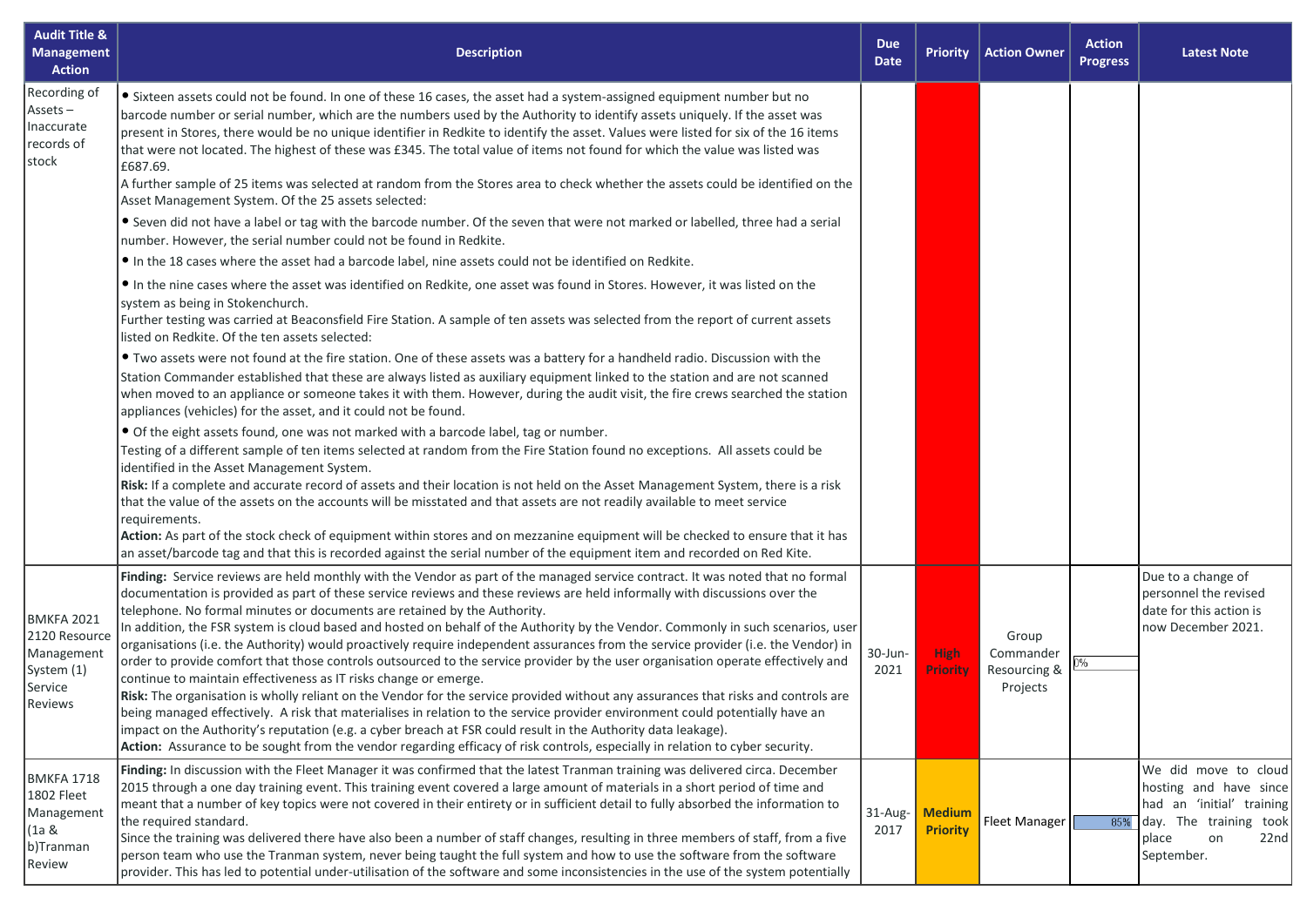| <b>Audit Title &amp;</b><br><b>Management</b><br><b>Action</b>                       | <b>Description</b>                                                                                                                                                                                                                                                                                                                                                                                                                                                                                                                                                                                                                                                                                                                                                                                                                                                                                                                                                                                                                                                                                                                                                                                                                                                                                                                                                                                                                                                                                                                                                                                                                                                                                                                                                                                                                                                                                                                                                                                                                                                                                                                                                                                                                                                                                                                                                                                                                                                                                                                                                                                                                                                                                                                                                        | <b>Due</b><br><b>Date</b> | <b>Priority</b>                  | <b>Action Owner</b>                | <b>Action</b><br><b>Progress</b> | <b>Latest Note</b>                                                                                                                                                                                                                                                                                                                                                                                                                                                                                                                                       |
|--------------------------------------------------------------------------------------|---------------------------------------------------------------------------------------------------------------------------------------------------------------------------------------------------------------------------------------------------------------------------------------------------------------------------------------------------------------------------------------------------------------------------------------------------------------------------------------------------------------------------------------------------------------------------------------------------------------------------------------------------------------------------------------------------------------------------------------------------------------------------------------------------------------------------------------------------------------------------------------------------------------------------------------------------------------------------------------------------------------------------------------------------------------------------------------------------------------------------------------------------------------------------------------------------------------------------------------------------------------------------------------------------------------------------------------------------------------------------------------------------------------------------------------------------------------------------------------------------------------------------------------------------------------------------------------------------------------------------------------------------------------------------------------------------------------------------------------------------------------------------------------------------------------------------------------------------------------------------------------------------------------------------------------------------------------------------------------------------------------------------------------------------------------------------------------------------------------------------------------------------------------------------------------------------------------------------------------------------------------------------------------------------------------------------------------------------------------------------------------------------------------------------------------------------------------------------------------------------------------------------------------------------------------------------------------------------------------------------------------------------------------------------------------------------------------------------------------------------------------------------|---------------------------|----------------------------------|------------------------------------|----------------------------------|----------------------------------------------------------------------------------------------------------------------------------------------------------------------------------------------------------------------------------------------------------------------------------------------------------------------------------------------------------------------------------------------------------------------------------------------------------------------------------------------------------------------------------------------------------|
|                                                                                      | compromising data integrity and alignment of processes.<br>In addition it was noted that there are current reporting issues through the Crystal Reporting function, which added to the<br>potential inconsistencies in the use of the system means reporting functions cannot be fully relied upon to provide up to date and<br>valid information to base decisions upon. Audit acknowledges that the reporting issue is currently being investigated by Tranman.<br>Risk: Where training is not provided on a periodic basis, staff may adopted inappropriate, ineffective, and / or out dated working<br>practices.<br>Action: 1a) Tranman to carry out a review of the current system and its utilisation and offer options for further utilisation of the<br>current system, available 'upgrades' and system improvements. This information can then be analysed to ascertain the most<br>appropriate action.<br>1b) Identify training requirements, system improvements and possible upgrades for implementation in 2018/19 (depending on<br>funding requirements).                                                                                                                                                                                                                                                                                                                                                                                                                                                                                                                                                                                                                                                                                                                                                                                                                                                                                                                                                                                                                                                                                                                                                                                                                                                                                                                                                                                                                                                                                                                                                                                                                                                                                                  |                           |                                  |                                    |                                  | There was no training<br>literature or slides issued.<br>The trainer gave an<br>overview<br>and<br>run-<br>of<br>through<br>the<br>functionality<br>of<br>the<br>system, but as we had<br>already been using the<br>system, we mainly used it<br>as a Q & A session so that<br>the trainer could offer<br>guidance and advice on<br>issues that we had<br>experienced.<br>Further in-depth training<br>is still to be arranged. The<br>dates have not been<br>confirmed for the next in-<br>depth training days - we<br>will be arranging these<br>ASAP. |
| <b>BMKFA 1819</b><br>1947 Project<br>Management<br>BLH (2) The<br>Hub<br>Performance | Finding: During the Audit it was confirmed that the HUB have had difficulties with technical support; which has had an impact of<br>the timeliness of design work, changes or updates and which in turn has led to delays in providing information that is required by<br>Kingerlee - the construction firm. The Quantity Surveyor maintains a schedule of delays caused by the HUB and the associated<br>costs. It was confirmed that any financial implications that arise as a result of the HUB's poor performance could potentially be<br>recoverable. However Audit found that whilst these potentially recoverable costs are reflected in the Budget Monitoring Financial<br>Statements, they are not separately identified as attributable to any party as this will be the subject of negotiation between all<br>parties depending on final outcomes at the conclusion of construction. The risk of HUB poor performance has been recorded in<br>the risk register. It was confirmed that the Director for the HUB Professional Services has been made aware of potentially<br>recoverable costs and the issues that were causing poor performance have been addressed.<br>Risk: Where the impact of poor performance is not completely and accurately reflected in the budget and/or risk register, this<br>may lead to project overspend as the budget will not be forecasting all expected costs.<br>Action: The necessary actions to deal with potential financial loss arising from delays on the part of HUB have already been<br>addressed during 2018 and a significant improvement has been seen. The current delay in the construction programme (5-6<br>weeks) has not altered for some months.<br>Both the HUB and Kingerlee have a responsibility to mitigate any delay as much as possible and with some 8 months of<br>construction still to take place at the time of writing (Feb 2019) they must both maintain the opportunity to do so.<br>Only at post construction and during the period when the final account will be negotiated and agreed, will any financial loss due<br>to delays or failures be attributed.<br>The Director of HUB's parent company (Integral UK Ltd) has been in discussions with both DFA and Property Manager and he is<br>well aware of the potential claim the Authority may have in due course.<br>The financial statements produced by the QS do show all costs (i.e. worst case) but do not at this stage set out which potentially<br>claimable costs are attributable to which parties.<br>The Authority's officers will continue to maintain dialogue with senior representatives at both the HUB and Kingerlee over any<br>potential situation (either worsening or improving) that may lead to a claim. | 31-Oct-<br>2019           | <b>Medium</b><br><b>Priority</b> | Director of<br>Finance &<br>Assets | 60%                              | The final account has<br>now been agreed with<br>the main contractor<br>(Kingerlee) and an initial<br>assessment of the<br>financial loss due to<br>delays and failures by the<br>HUB has been<br>completed. This figure<br>has recently been<br>presented to the HUB<br>and we await their initial<br>response.                                                                                                                                                                                                                                         |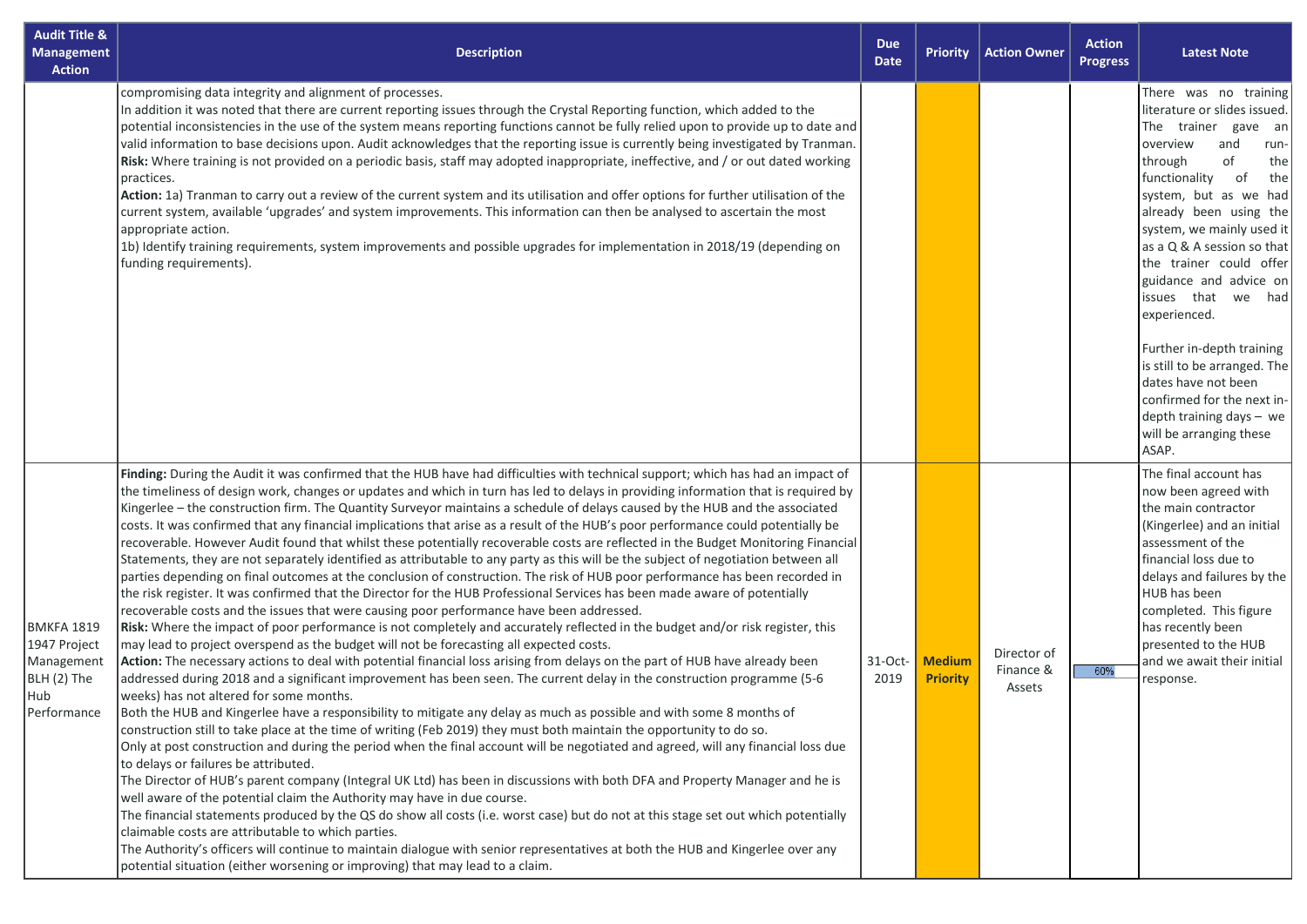| <b>Audit Title &amp;</b><br><b>Management</b><br><b>Action</b>                                                                                             | <b>Description</b>                                                                                                                                                                                                                                                                                                                                                                                                                                                                                                                                                                                                                                                                                                                                                                                                                                                                                                                                                                                                                                                                                                                                                                                                                                                                                                                                                                                                                                                                                                                                                                                                                                                                                                                                                                                                                                                                                                                                           | <b>Due</b><br><b>Date</b> | <b>Priority</b>                  | <b>Action Owner</b>                                                                       | <b>Action</b><br><b>Progress</b> | <b>Latest Note</b>                                                                         |
|------------------------------------------------------------------------------------------------------------------------------------------------------------|--------------------------------------------------------------------------------------------------------------------------------------------------------------------------------------------------------------------------------------------------------------------------------------------------------------------------------------------------------------------------------------------------------------------------------------------------------------------------------------------------------------------------------------------------------------------------------------------------------------------------------------------------------------------------------------------------------------------------------------------------------------------------------------------------------------------------------------------------------------------------------------------------------------------------------------------------------------------------------------------------------------------------------------------------------------------------------------------------------------------------------------------------------------------------------------------------------------------------------------------------------------------------------------------------------------------------------------------------------------------------------------------------------------------------------------------------------------------------------------------------------------------------------------------------------------------------------------------------------------------------------------------------------------------------------------------------------------------------------------------------------------------------------------------------------------------------------------------------------------------------------------------------------------------------------------------------------------|---------------------------|----------------------------------|-------------------------------------------------------------------------------------------|----------------------------------|--------------------------------------------------------------------------------------------|
| <b>BMKFA 2021</b><br>2110 Asset<br>Management<br>System (10)<br>Management<br>Information-<br>Stock checks                                                 | Finding: An independent annual stock check, including stock not held centrally, should be carried out by someone from outside of<br>the Asset Management Team and recorded on the Asset Management System. This will assist in assuring senior management<br>over the accuracy of the information held in the Asset Management System and stock levels.<br>Additionally, regular stock checks should be carried out by the Asset Management Team and reconciled to system records to<br>identify any anomalies and reduce the risk of loss.<br>Review of stock checks recorded on Redkite found that the most recent stock check was the Mezzanine Stock Take 2018/19<br>completed on 1 April 2019. No stock checks were recorded on RedKite for 2020/21 as of November 2020.<br>Discussion with the Asset Management Team and review of Redkite found that the annual independent stock check was due to<br>be carried out in March 2020. However, as a result of the Government's measures to combat Covid-19, this was cancelled, and no<br>new date was set. The most recent independent stock check recorded in RedKite was completed on 1 April 2019.<br>If periodic stock checks are not completed and recorded on Redkite, there is a risk that inaccuracies in the information recorded<br>on Redkite are not detected, and low stock levels of critical assets are not identified, increasing the risk of theft and financial loss.<br>Risk: Where independent stock checks are not carried out on an annual basis, there is an additional risk that senior management<br>does not receive adequate assurance over stock levels and the accuracy of the information held in the Asset Management<br>System.<br>Action: A stock level report was sent to finance when it was identified that a formal stock check wouldn't be achievable due to<br>Covid-19. Arrange for internal audit/stock check to be carried out of stores and mezzanine area. | 30-Jul-<br>2021           | <b>Medium</b><br><b>Priority</b> | Asset<br>Management<br>and<br>Equipment<br>Manager                                        | 40%                              | To be followed up in Q3<br>as part of the Asset<br>Management process<br>mapping exercise. |
| <b>BMKFA 2021</b><br>2110 Asset<br>Management<br>System (2)<br>System<br>Transactions<br>and Records –<br>Resilience in<br>the Asset<br>Management<br>Team | Finding: There should be a sufficient provisions and service resilience within the team to ensure business continuity should a risk<br>event occur.<br>The Asset Management Team established that the Asset and Equipment Manager had been absent for three months. As a result,<br>the Asset Management Technician had picked up the majority of her responsibilities regarding the Asset Management System.<br>Also, telephone calls still had to be made to the absent Manager in certain situations. The Technician stated that he was still<br>learning what she used to do. Many of the processes, other than the Redkite user processes, were found not to be documented.<br>The Manager appeared to be the only staff member trained in carrying out many of these tasks. This demonstrates a resilience<br>issue in the team.<br>Risk: If adequate measures are not in place to build resilience and mitigate single points of failure within the team, there is a risk<br>that in the event of a prolonged team absence or a team member leaving the Fire Authority, the Asset Management Team cannot<br>continue business as usual operations.<br>Action: There are user guides available on the Red Kite software programme and a Red Kite Asset Management user guide on the<br>intranet. These are accessible to all staff. The Asset Management Technician has been made aware of these documents. Access<br>rights have been checked to ensure the suitable persons have access and can download Red Kite user guides from the login<br>screen.<br>Documentation to be reviewed for any gaps and process notes to be updated where required.                                                                                                                                                                                                                                                                                                 | 30-Jul-<br>2021           | <b>Medium</b><br><b>Priority</b> | Asset<br>Management<br>and<br>Equipment<br>Manager<br>; Asset<br>Management<br>Technician | 10%                              | To be followed up in Q3<br>as part of the Asset<br>Management process<br>mapping exercise. |
| <b>BMKFA 2021</b><br>2110 Asset<br>Management<br>System (7)<br>System<br>Transactions<br>and Records-<br>Redkite system<br>recovery time                   | Finding: There should be a provision for timely system recovery to reduce the risk of loss of data or an inability to continue<br>business as usual operations should the system be impacted by a risk event occurring.<br>Review of the contract with Redkite for the Asset Management System provision found that system recovery arrangements were<br>detailed within the contract. However, the contract does not include an agreed time frame or KPI for the system to be reinstated<br>in the event of system failure.<br>Risk: If a system recovery time is not agreed with the Asset Management System provider, there is a risk that in the event of a<br>system outage, the system is not recovered promptly, leading to an inability to continue business as usual operations.<br>Action: A review of the contract will be undertaken to look at the feasibility of adding data recovery options into the contract.<br>Contact Red Kite and determine their Business Continuity plan for protecting Data.                                                                                                                                                                                                                                                                                                                                                                                                                                                                                                                                                                                                                                                                                                                                                                                                                                                                                                                                         | 30-Sep-<br>2021           | <b>Medium</b><br><b>Priority</b> | Procurement<br>Manager                                                                    | 0%                               | To be followed up in Q3<br>as part of the Asset<br>Management process<br>mapping exercise. |
| <b>BMKFA 2021</b><br>2110 Asset<br>Management<br>System (9)                                                                                                | Finding: Fire crews use handheld scanners to record the results of equipment tests and inventory checks on Redkite. As with the<br>Asset Management System's computer-based version, these should be subject to the necessary system updates.<br>Through a walkthrough of the handheld scanner process with fire crews, it was noted that a security alert appears every time the<br>scanner is switched on. The alert states that the security certificate has expired or is not yet valid.                                                                                                                                                                                                                                                                                                                                                                                                                                                                                                                                                                                                                                                                                                                                                                                                                                                                                                                                                                                                                                                                                                                                                                                                                                                                                                                                                                                                                                                                 | 30-Jun-<br>2021           | <b>Medium</b><br><b>Priority</b> | Station<br>Commander<br>Research &<br>Development                                         | 25%                              | To be followed up in Q3<br>as part of the Asset<br><b>Management Process</b><br>Review.    |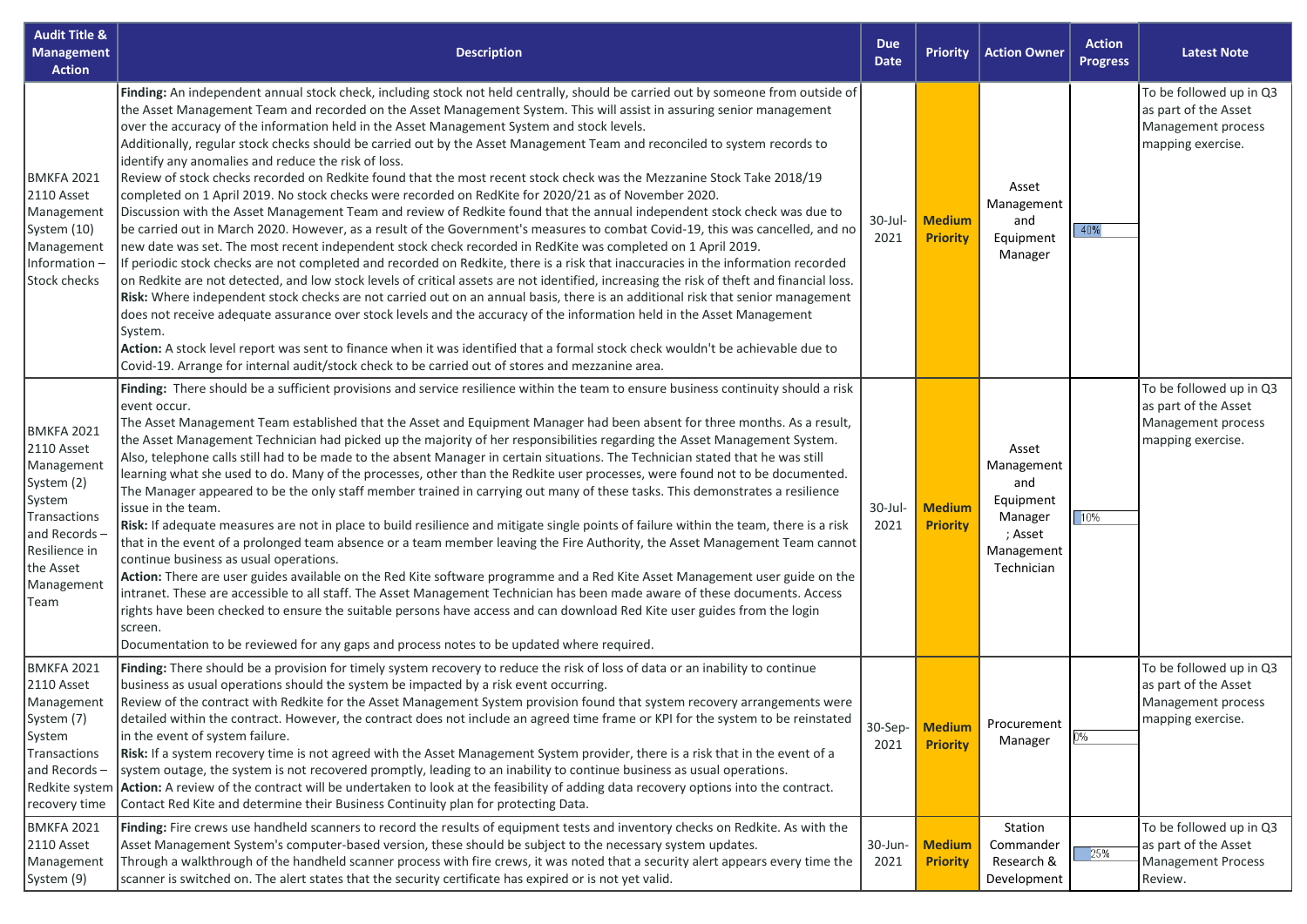| <b>Audit Title &amp;</b><br><b>Management</b><br><b>Action</b>                                             | <b>Description</b>                                                                                                                                                                                                                                                                                                                                                                                                                                                                                                                                                                                                                                                                                                                                                                                                                                                                                                                                                                                                                                                                                                                                                                                                                                                                                                                                                                     | <b>Due</b><br><b>Date</b> | <b>Priority</b>                  | <b>Action Owner</b>                            | <b>Action</b><br><b>Progress</b> | <b>Latest Note</b>                                                                                                                            |
|------------------------------------------------------------------------------------------------------------|----------------------------------------------------------------------------------------------------------------------------------------------------------------------------------------------------------------------------------------------------------------------------------------------------------------------------------------------------------------------------------------------------------------------------------------------------------------------------------------------------------------------------------------------------------------------------------------------------------------------------------------------------------------------------------------------------------------------------------------------------------------------------------------------------------------------------------------------------------------------------------------------------------------------------------------------------------------------------------------------------------------------------------------------------------------------------------------------------------------------------------------------------------------------------------------------------------------------------------------------------------------------------------------------------------------------------------------------------------------------------------------|---------------------------|----------------------------------|------------------------------------------------|----------------------------------|-----------------------------------------------------------------------------------------------------------------------------------------------|
| System<br>Transactions<br>and Records-<br>Scanners no<br>longer<br>supported                               | Further discussion with the Station Commander and Asset Management Technician noted that Microsoft no longer supports the<br>operating system's version on the scanners. This presents a vulnerability to external attacks wishing to access the system's data.<br>Risk: If software is not supported and the security certificate is not valid, there is a risk that control measures to mitigate<br>cybersecurity risks are not sufficient, leading to potential data breaches and a loss of data.<br>Action: We have started a review of Red Kite and the equipment associated with Red Kite. We have now received new scanners.<br>The software has been tested and is compatible with the current existing scanners. We are just waiting for some additional<br>protective cases then will be starting a trial of the scanners.<br>Check security of the system with Asset Management provider and see if additional security measures should be implemented<br>immediately before new hardware                                                                                                                                                                                                                                                                                                                                                                                   |                           |                                  |                                                |                                  |                                                                                                                                               |
| <b>BMKFA 2021</b><br>2119 GDPR (3)<br>Records of<br>Processing<br>Activities<br>(ROPAs)                    | Finding: ROPAs across all departments and stations are held in a digital catalogue accessible to the Information Governance and<br>Compliance Manager; the catalogue should be linked to all individual ROPA's held within the Authority. The catalogue is used to<br>complete compliance checks on ROPAs held across the Authority to ensure it meets ICO requirements.<br>Departments within the Authority are also responsible for retaining their ROPA spreadsheets. However, the Safeguarding ROPA<br>does not include all requirements stated by the ICO. This document did not specify whether it was a controller or a processor nor<br>the retention schedules.<br>Risk: If a centralised ROPA is held along with individual departmental ROPAs, the centralised ROPA is not kept up to date as the<br>individual departmental ROPA's. If there is a lack of compliance checks, the risk of ROPAs not being kept up to date furthers.<br>Action: Agreed. ROPAs to be reviewed                                                                                                                                                                                                                                                                                                                                                                                                 | 30-Sep-<br>2021           | <b>Medium</b><br><b>Priority</b> | Director of<br>Legal &<br>Governance           |                                  | The departure of the<br><b>Information Governance</b><br>and Compliance Manager<br>has caused these<br>recommendations yet to<br>be actioned. |
| <b>BMKFA 2021</b><br>2120 Resource<br>Management<br>System (3)<br>Generic<br>Accounts                      | Finding: We inspected the user account list on FSR and noted that seven generic accounts exist on the FSR application as follows:<br>• Five of these accounts have the username 'bucks_demoffX' where X is a number between 1-5. The use and rationale of these<br>accounts was not provided by management;<br>• One account with the username 'rmtcrashtestdummy' which similarly, was not rationalised;<br>• One account has the username 'usardog'. It was noted that this account is created for the canine unit that the Urban Search<br>and Rescue (USAR) team utilise.<br>It was further noted that the 5 'demoffX' accounts had never logged into FSR, the 'crashtestdummy' account was last accessed<br>in May 2020.<br>Risk: There could be a loss of accountability of user performed actions. Unauthorised access to company resources may lead to<br>loss and compromise of data.<br>Action: A review of user accounts to be undertaken and redundant generic accounts to be removed.                                                                                                                                                                                                                                                                                                                                                                                     | 30-Jun-<br>2021           | <b>Medium</b><br><b>Priority</b> | Group<br>Commander<br>Resourcing &<br>Projects | J%                               | Due to a change of<br>personnel the revised<br>date for this action is<br>now December 2021.                                                  |
| <b>BMKFA 2021</b><br>2120 Resource<br>Management<br>System (4)<br>Change<br>Management -<br><b>Testing</b> | Finding: The vast majority of change controls are operated by the Vendor. Irrespective, an internal change control process exists<br>at the Authority. Changes are to be raised through the Vivantio service desk by a change initiator and must include key<br>information<br>However, we noted that:<br>• The Authority does not have access to a test environment for FSR;<br>• Changes are developed and tested by the Vendor;<br>• Functional requirements and subsequent tender review for the application highlighted a question over access to a test<br>environment to perform user acceptance testing (UAT) when a change is being made to the application;<br>Changes pass through over 1000 automated tests that are ran on the application to ensure that the change does not impact<br>$\bullet$<br>anything on the application, the change then has specific testing to ensure it is performing the functionality as per the design.<br>The Authority does not obtain any assurance from the vendor surrounding the change management process and is thus<br>$\bullet$<br>wholly reliant on the vendor for this.<br>Risk: There is a risk that implementation of changes which are not aligned with business requirements and/or impact on the<br>continued operation of the production application. Implementation of developments containing bugs or not matching the | $30-Sep-$<br>2021         | <b>Medium</b><br><b>Priority</b> | Group<br>Commander<br>Resourcing &<br>Projects | 0%                               | Due to a change of<br>personnel the revised<br>date for this action is<br>now December 2021.                                                  |